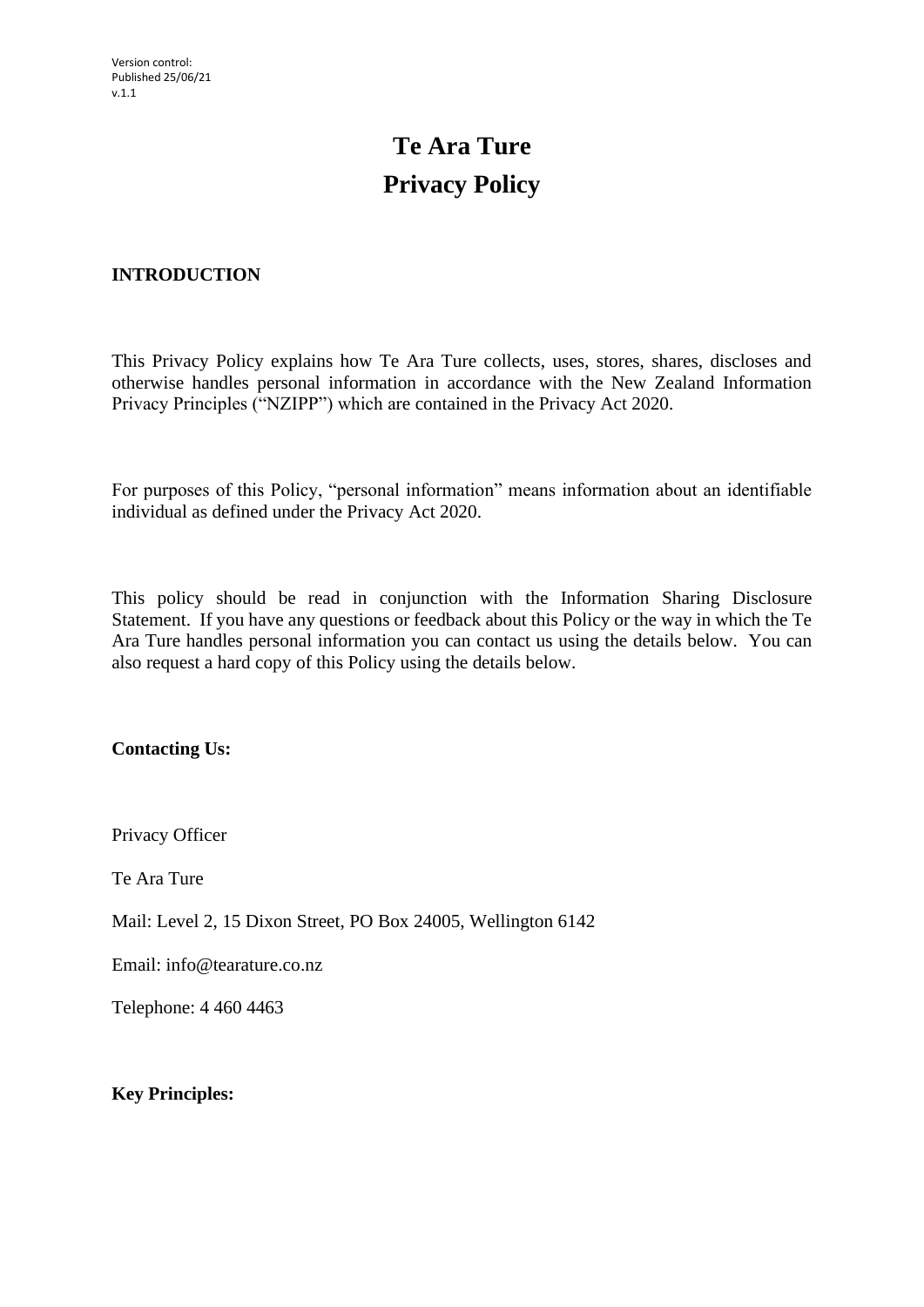When collecting personal information or data, people have legal rights that we must respect. This means that, among other things, when we are collecting and using people's information we must ensure:

- 1. They know we are collecting it, why we are collecting it, how we will use it, and where it gets disclosed.
- 2. The data is flowing securely from them to us, access to it is controlled, and any disclosures are carefully considered.

## **Types of Personal Information We Collect:**

The types of personal information that we collect about you will depend on the type of dealings you have with us. For example, if you:

- 1. seek legal assistance, we may collect your name, contact details, details of your guardian (if applicable), financial details (if necessary to confirm your eligibility for our services), information about your circumstances, and information about the matter you are seeking assistance with, and information about the outcome of the matter.
- 2. provide legal assistance to referred parties, we may collect your name, organisation and contact details, and information about the progression and outcome of the matter.
- 3. become a supporter of Te Ara Ture, we may collect your name, organisation, contact details and confirm whether you are a student.
- 4. register for a subscription to a Te Ara Ture publication, we may collect your name, organisation and contact details and details about the information you access in our publications.
- 5. make a donation to Te Ara Ture, we may collect your name, organisation, contact details, the amount and frequency of your donation and payment details.
- 6. attend a professional development or training program or attend another Te Ara Ture event, we may collect your name, organisation, contact details, payment details (if applicable) and any dietary and accessibility requirements.
- 7. participate in our surveys, we may collect your name, organisation contact details and your survey responses.
- 8. download a Te Ara Ture precedent from our website or use a web application, we may collect your name, organisation and contact details and details of the precedent you downloaded or web application that you used.
- 9. send us an enquiry, we may collect your name, contact details, information about your circumstances and details of your query.
- 10. make a complaint, we may collect your name, contact details, the details of your complaint, information collected in any investigation of the matter and details of the resolution of the complaint.
- 11. apply for a role at Te Ara Ture, we may collect the information you include in your application, including your cover letter, resume, contact details and referee reports.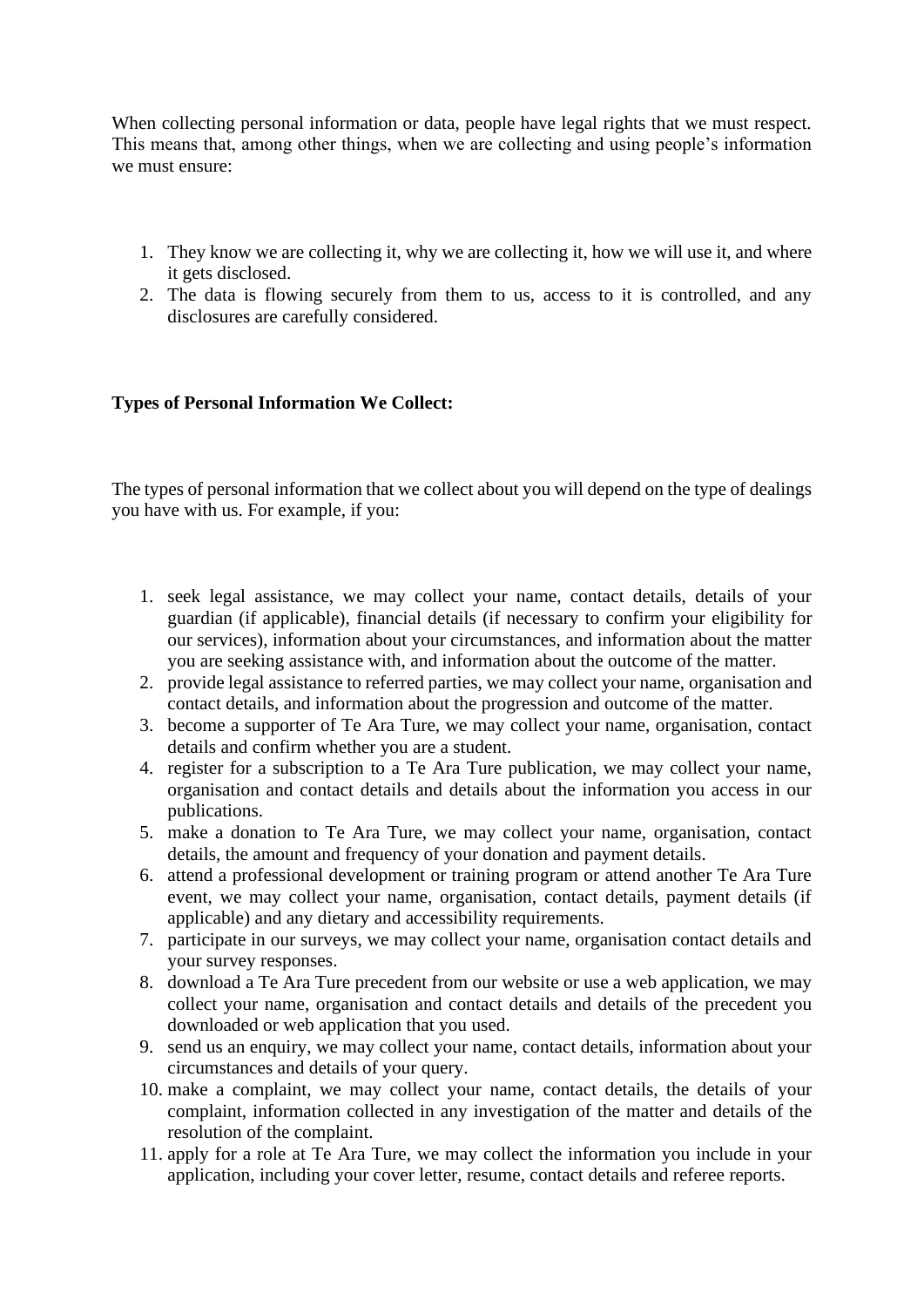## **What if you don't provide us with your personal information?**

In some circumstances we allow individuals the option of not identifying themselves, or of using a pseudonym, when dealing with us (for example, when viewing our website or making general phone queries).

The nature of the business carried on by Te Ara Ture means that, generally, it is not possible for us to provide services to our clients or deal with witnesses or other individuals in an anonymous way.

## **How do we collect personal information?**

We collect personal information by lawful means in a number of ways, including:

- through our websites;
- when you correspond with us (for example by letter, email or telephone);
- on hard copy forms:
- in person (for example, at job interviews and where we meet with a client to take instructions);
- from referring to third parties such as Legal Aid;
- at events and forums; and
- from third parties such as Community Law Centres, Citizens Advice Bureau, Women's Refuge or referrers who refer you to us for assistance with your express consent.

## **Why do we collect personal information?**

The main purposes for which we collect, hold, use, share and disclose personal information are as follows:

- 1. Providing pro bono legal services:
	- 1. assessing whether clients meet our eligibility criteria;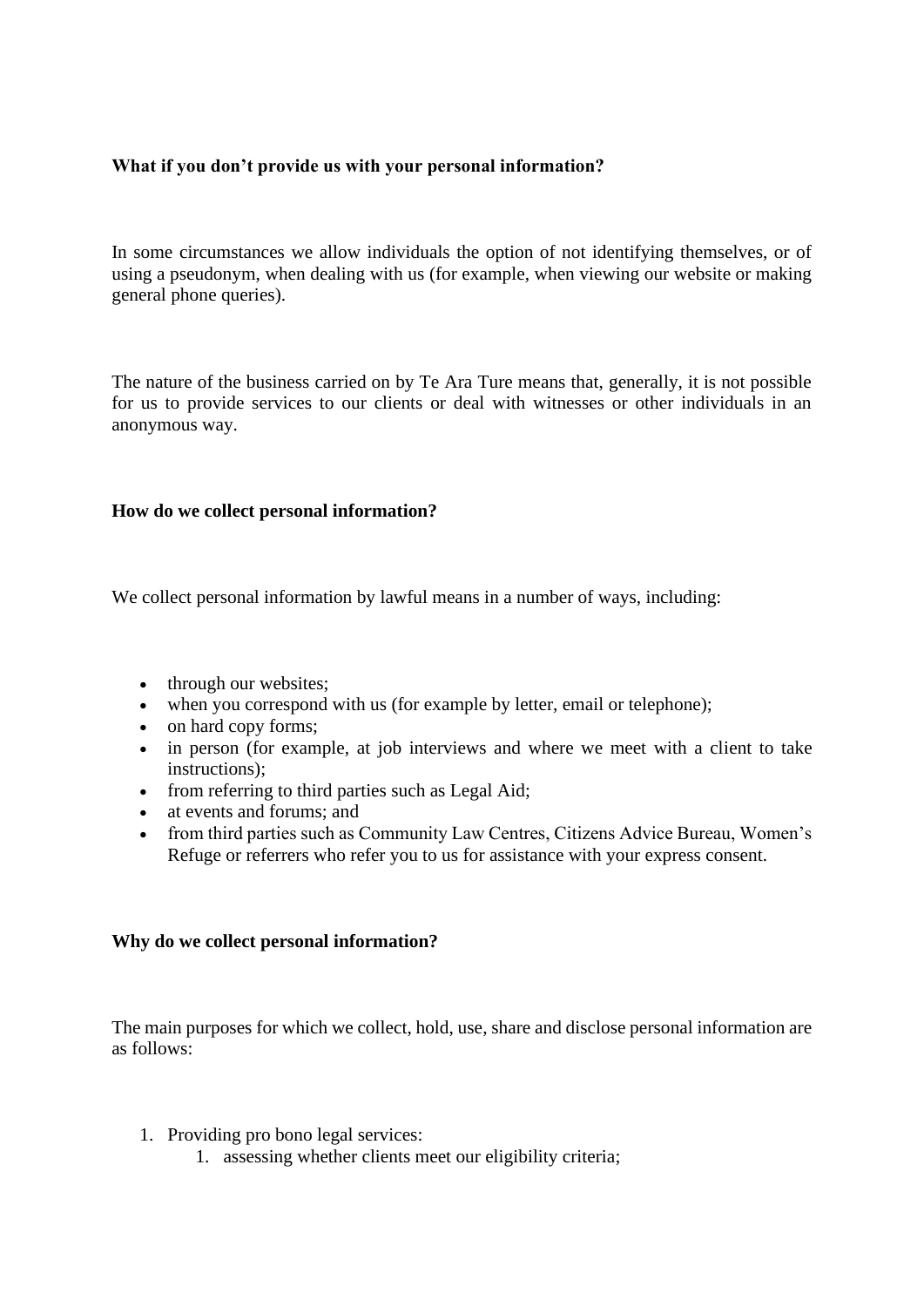- 2. determining whether clients have any special needs, such as an interpreter or disability assistance;
- 3. endeavouring to arrange for the provision of legal and non-legal assistance (e.g. social work) to eligible clients;
- 4. referring clients to lawyers where the lawyer has agreed to provide assistance; and
- 5. operating an online tool (the Portal) that we use to make referrals.
- 2. Advocacy :
	- 1. carrying out law reform and policy work;
	- 2. promoting Te Ara Ture and its activities, including through events and forums;
	- 3. conducting research and statistical analysis relevant to Te Ara Ture's activities;
	- 4. preparing client stories for use in advocacy work and in publications (clients will not be individually identified without their express consent); and
	- 5. reporting about our activities and client outcomes.
- 3. Education, information and outreach:
	- 1. providing legal information or resources;
	- 2. running professional development programs for lawyers;
	- 3. running community training programs about the law; and
	- 4. outreach activities, including community-based activities and online campaigns to promote our services.
- 4. Fundraising
	- 1. seeking funding and donations
	- 2. organising fundraising events; and
	- 3. reporting to funding providers
- 5. General administration:
	- 1. recruiting staff, contractors and volunteers;
	- 2. answering queries and resolving complaints; and
	- 3. evaluating our work, planning services and reporting externally.
- 6. Direct marketing:
	- 1. Direct marketing is the promotion of goods and services directly to you including through emails, SMS, phone calls and the post. We will only send you direct marketing materials if you would reasonably expect to receive them or you have expressly consented. If it is impractical to gain your consent, we will always provide a simple means for you to request not to receive the material ("opting out"). We will not use your personal information for the purposes of direct marketing unless you have given us prior consent.

## **Opting out**

You can opt out of receiving marketing communications from us by:

• advising us if you receive a marketing call that you no longer wish to receive these calls;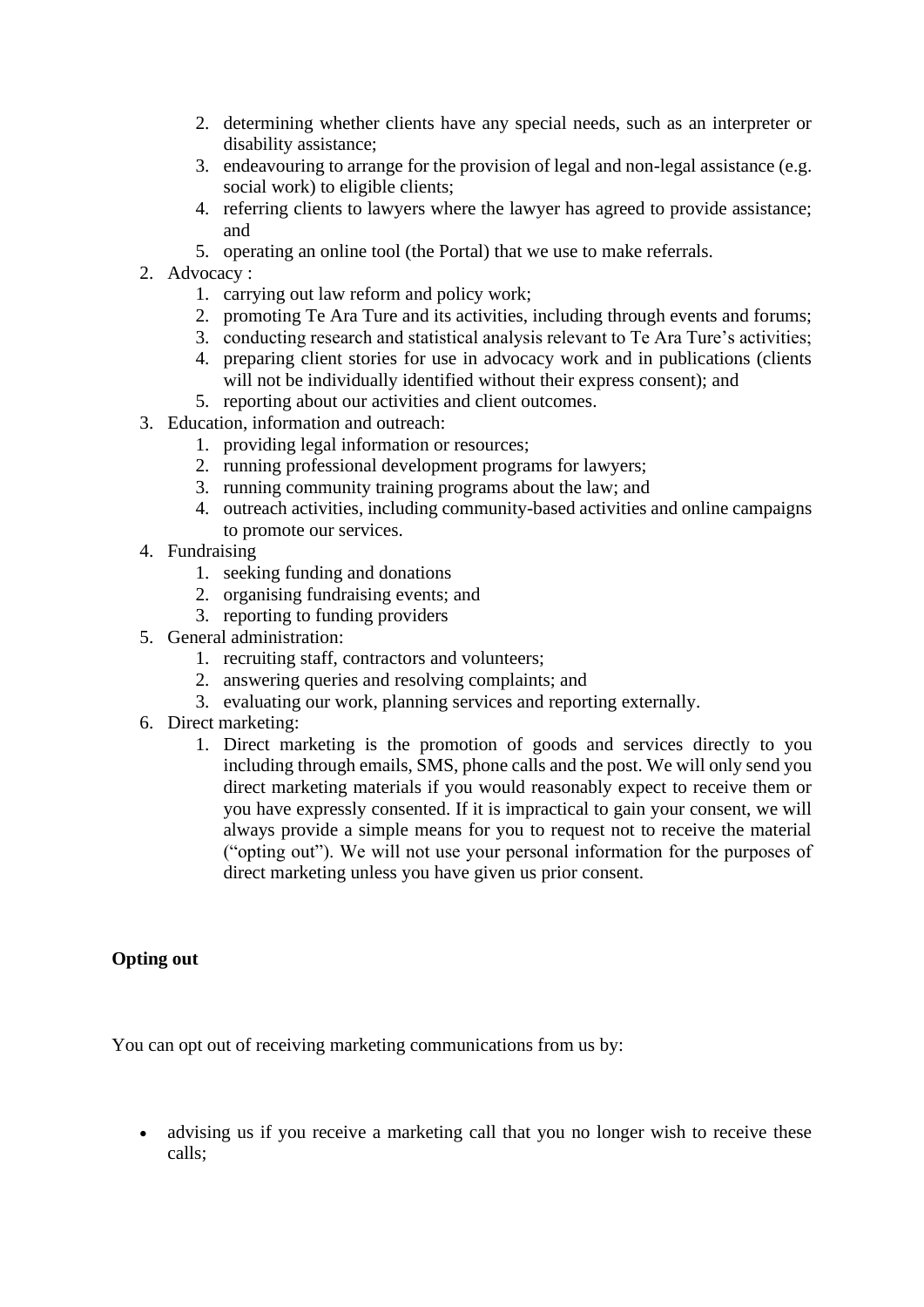- using the unsubscribe facility that we include in our commercial electronic messages (such as email and SMS) to opt out of receiving those messages, or
- contacting us at the contact details outlined above.

## **Who do we disclose your personal information to?**

The nature of the services provided by Te Ara Ture means that it is often necessary for us to disclose your personal information to other parties. We will ordinarily let you know who we will disclose your personal information to when we collect the information from you (unless there are practical reasons for not informing you) or when a referral agency collects the information for us.

## **Common third parties we might need to disclose your personal information to include:**

- the legal providers that give legal assistance to our clients;
- agencies who refer you to us or make an application with us on your behalf;
- other agencies or people (with your express consent);
- our funding providers (although personal information will only be provided with express consent);
- referees whose details are provided to us by job applicants;
- our contracted service providers which include:
	- o information technology service providers;
	- o conference, function and training organisers;
	- o marketing, communications and research agencies;
	- o freight and courier services;
	- o printers and distributors of direct marketing material; and
	- o external business advisers (such as recruitment advisors, auditors and lawyers).
- a court (for obtaining copies of documents relevant to your matter).

More information about the sharing of information for applicants and users of our service is available in the Information Sharing Disclosure Statement which forms part of the applications form.

In the case of contracted service providers, we may disclose personal information to the service provider and the service provider may in turn provide us with personal information collected from you in the course of providing the relevant products or services.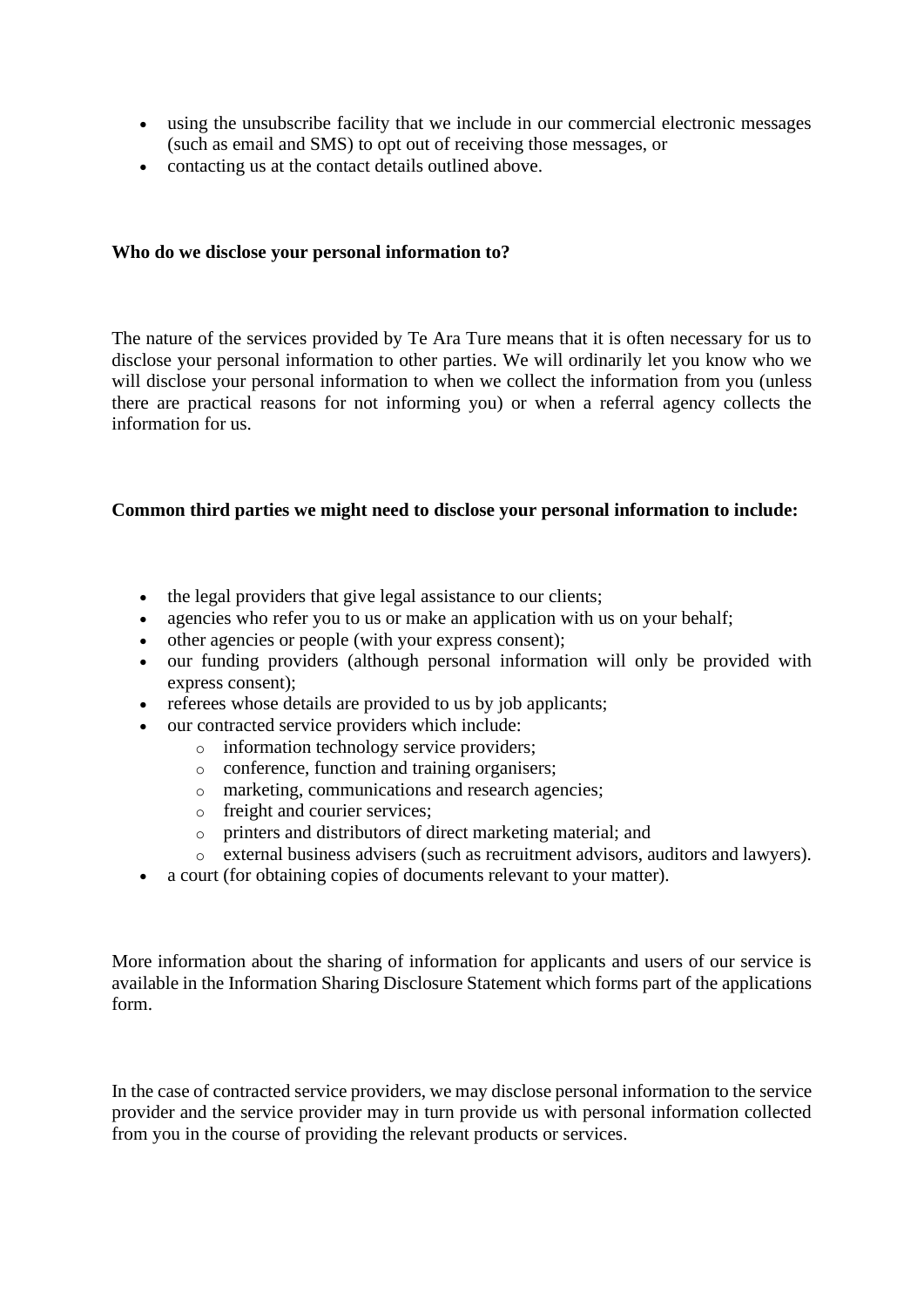Given the nature of our work, we sometimes have to disclose personal information without consent. We are allowed to do this if we think, on reasonable grounds, that disclosure is necessary to prevent or lessen a serious threat to public health or public safety, or the life or health of the individual concerned of another individual.

#### **Safeguards when Onboarding Clients**

The nature of our service means we must share information about you with other people or agencies, including pro bono providers. This means the usual standards of confidentiality will not be present with regards to providers of legal services you interact with. It also means there is an increased risk of accidental disclosure, identification of you, or damage to your legal position.

When onboarding an applicant Te Ara Ture takes the following steps to limit the risk and impact of information sharing:

- We only share identity information after an expression of interests has been made by a pro bono provider.The purpose of this is to enable a conflict check to occur.
- We only share substantive and detailed information about our legal matter once it is confirmed by the pro bono provider that no conflict of interest exists.This additional information is used by the pro bono provider to assess whether it is able to offer help or to complete the placement of your matter with them.

#### **Cross border disclosures**

We may disclose personal information to our contracted information technology service providers which are cloud-based services and hosted off-shore. These providers are deemed by the Privacy Act to be our agents and any information held by them is regarded to be held by us.

#### **Storage and security of the information we hold**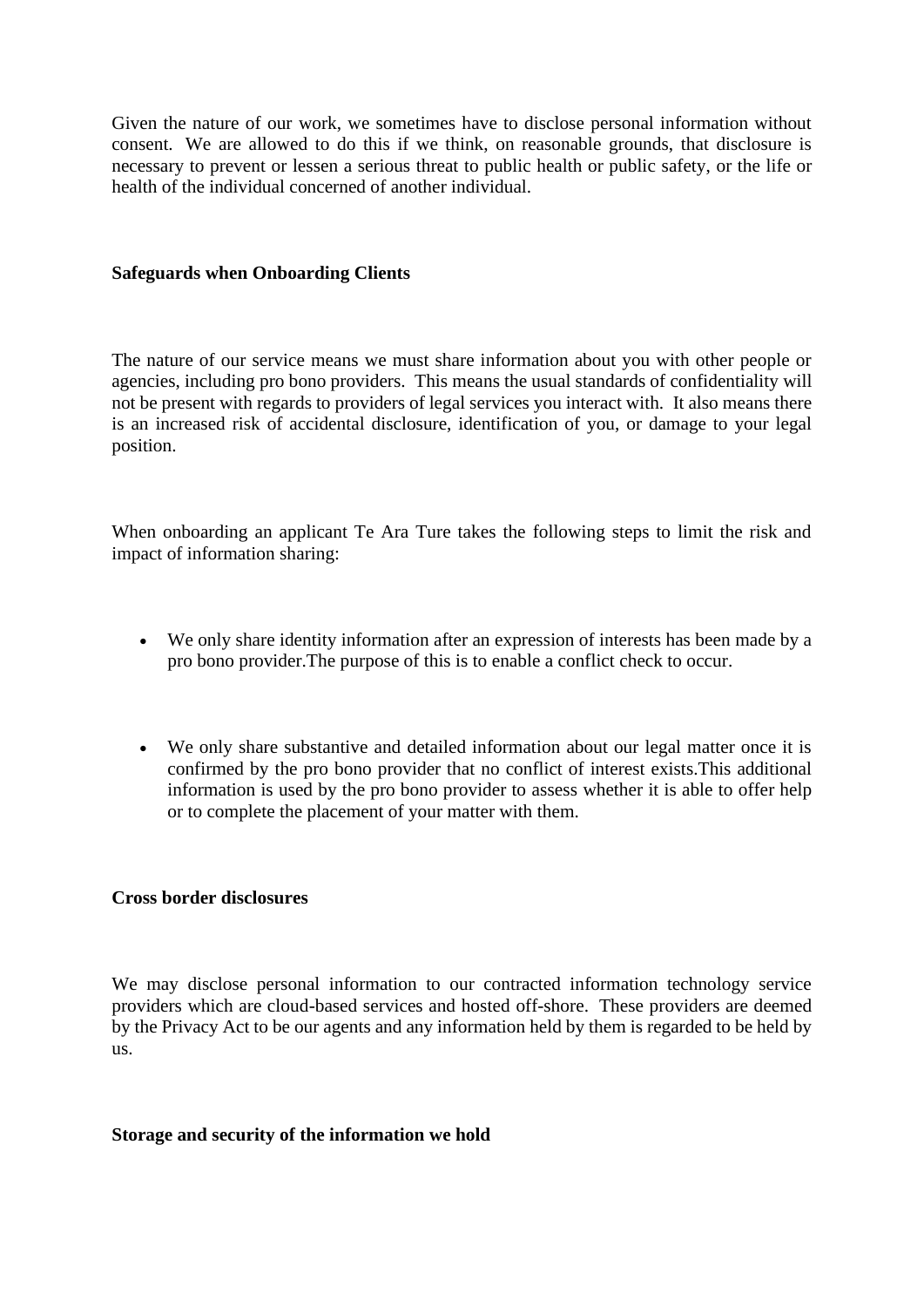We hold personal information in both hard copy and electronic formats. Paper files are stored in secure cabinets onsite. They may also be archived in boxes and stored offsite in secure facilities. If you are a client, we will return any of your original documents that we have to you when your matter has been finalised. Copies of your documents will remain on your file with us for no longer than necessary and will generally be kept for 7 years after the date that your file has been closed.

Information may be stored off-shore on third party servers. The Privacy Act treats such third parties as agents. Information held on third party servers is deemed to be held by us.

The security of your personal information is important to us and we use the recommended industry standards when storing and dealing with your personal information.

The steps we take to secure personal information against loss, access, use or unauthorized disclosure include:

- website protection measures (such as encryption, firewalls and anti-virus software);
- access restrictions to our computer systems (such as login and password protection);
- restricted access to our office premises; and
- staff training and implementation of workplace policies and procedures that cover access, storage and security of information.

## **Website security**

While Te Ara Ture strives to protect the personal information and privacy of users of our website, we cannot guarantee the security of any information that you disclose online and you therefore disclose that information at your own risk. If you are concerned about sending your information over the internet, you can contact Te Ara Ture by telephone or post (our details are provided under "Contacting Us"). You can also help to protect the privacy of your personal information by letting us know as soon as possible if you become aware of any security breach.

## **Third party websites**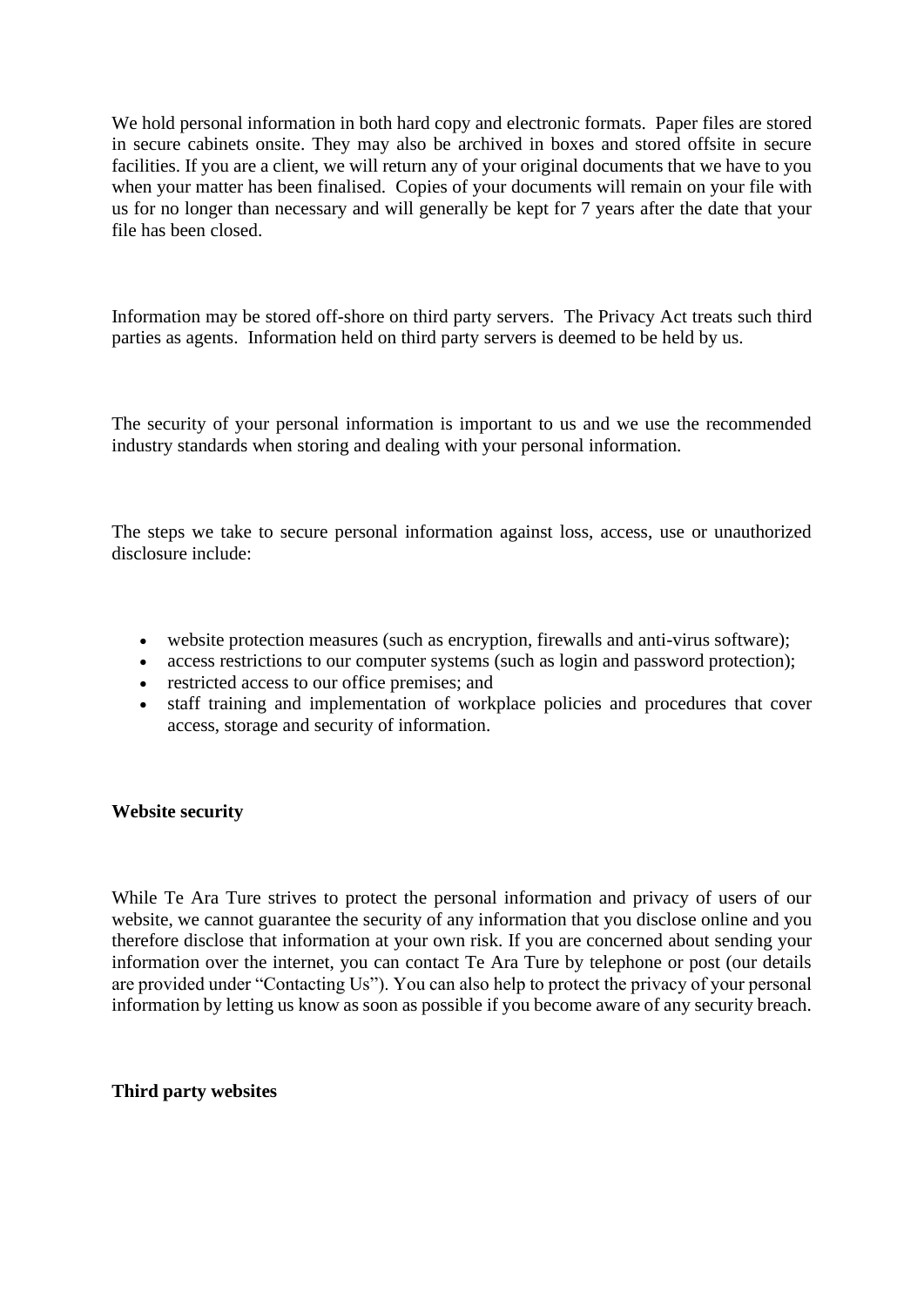Links to third party websites that are not operated or controlled by Te Ara Ture are provided for your convenience. Te Ara Ture is not responsible for the privacy or security practices of those websites. Third party websites should have their own privacy and security policies, which we encourage you to read before supplying any personal information to them.

#### **Access and correction to personal information**

We will take reasonable steps to provide you with access to your personal information. We may however charge a fee to cover our reasonable costs of locating the information and providing it to you. We will take reasonable steps to correct your personal information if we are satisfied that it is inaccurate, out of date, incomplete, irrelevant or misleading. If we have provided your personal information to third parties, we will also notify them of the correction if you ask us to do so, unless it is impracticable or unlawful. Requests to access and correct your information should be made by email, post or phone using the details provided under the "Contacting Us" heading. Note that we will need to verify your identity before processing your request. We will endeavour to respond to your request within 30 days. If we do not agree with your request to access or correct your information, we will provide you with written reasons for our decision and available complaint mechanisms.

The Privacy Officer is responsible for ensuring we comply with your access and correction rights.

#### **Notifiable privacy breaches**

We are required to notify the Office of the Privacy Commissioner and the affected individual(s) as soon as practicable after becoming aware of a privacy breach or give public notice if we are unable to notify the affected individual(s).

#### **Complaints**

If you have a complaint about how Te Ara Ture has collected or handled your personal information, please contact our Privacy Officer using the details provided under the heading "Contacting Us."